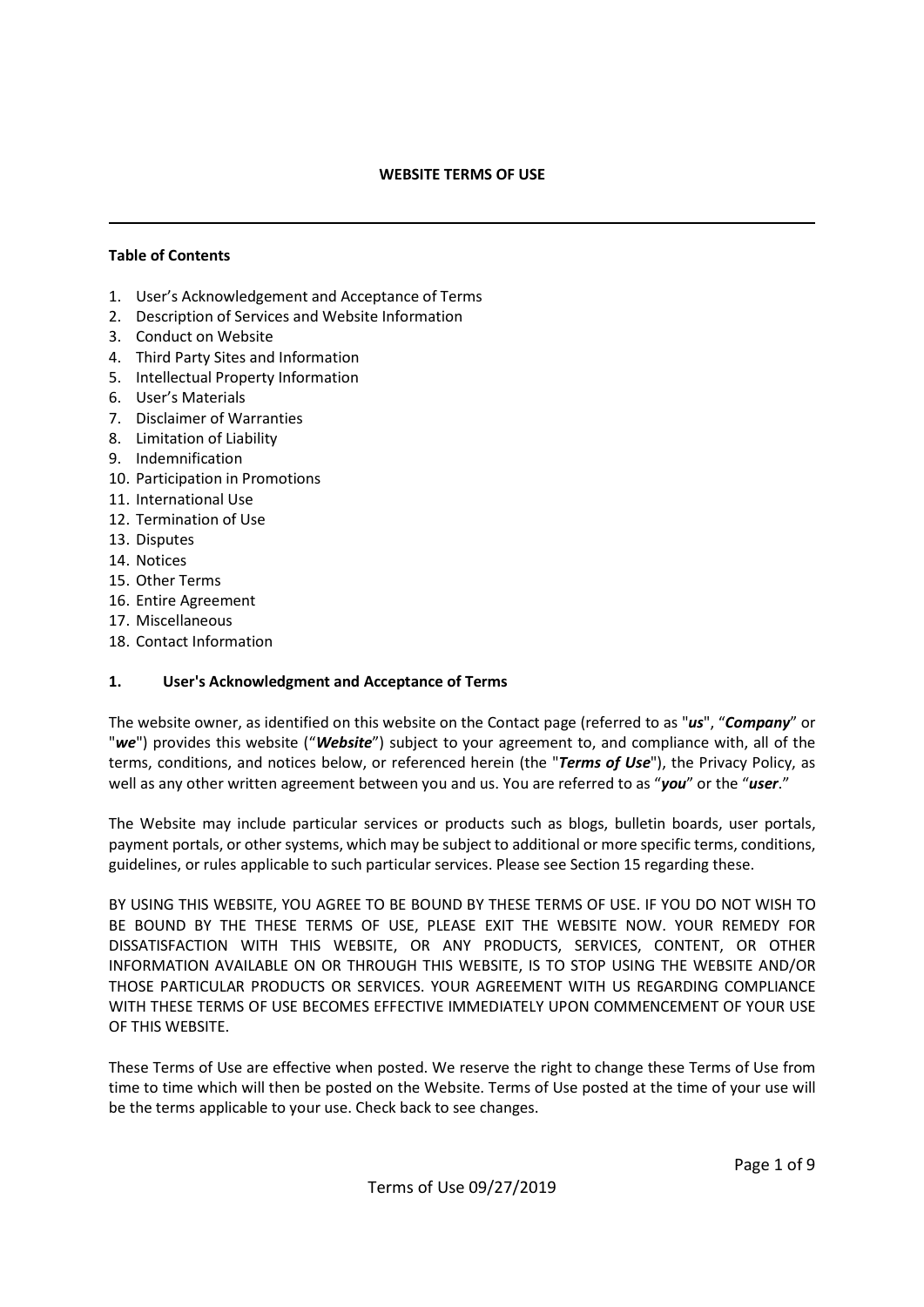As used in these Terms of Use, references to our "*affiliates*" includes our owners, subsidiaries, affiliated companies, officers, directors, suppliers, partners, sponsors, and advertisers, and includes (without limitation) all parties involved in creating, producing, and/or delivering this Website and/or its contents.

# 2. Description of Services and Website Information

We provide various services and products to our patients at our offices including, but not limited to, medical services and products within the field of audiology. Unless specifically identified elsewhere on this Website, this Website is designed for informational purposes only and provides our patients and other third parties who visit it with information regarding the Company, and the services and products we provide at our offices. The Website is not a substitute for in-person office visits, phone conversations with Company staff, or other interactions. You are encouraged to contact the Company directly over the phone or in person for personalized consultation or advice.

You understand and agree that temporary interruptions of this Website may occur as normal events. You further understand and agree that we have no control over third party networks you may access while using this Website. Delays and disruption of network transmissions are beyond our control.

# 3. Conduct on Website

Your use of the Website is subject to all applicable laws and regulations, in addition to generally accepted standards of online conduct commonly referred to as "netiquette." You are solely responsible for the contents of your communications through the Website. By posting information in or otherwise using any communications service, chat room, message board, newsgroup, software library, or other interactive service that may be available to you on or through this Website, you agree that you will NOT upload, share, post, or otherwise distribute or facilitate distribution of any content -- including text, communications, software, images, sounds, data, or other information -- that:

(a) Is unlawful, threatening, abusive, harassing, defamatory, libelous, deceptive, fraudulent, invasive of another's privacy, tortious, contains explicit or graphic descriptions or accounts of sexual acts (including but not limited to sexual language of a violent or threatening nature directed at another individual or group of individuals), or otherwise violates our rules or policies;

(b) Victimizes, harasses, degrades, or intimidates an individual or group of individuals on the basis of religion, gender, sexual orientation, race, ethnicity, age, or disability;

(c) Infringes on any patent, trademark, trade secret, copyright, right of publicity, or other proprietary right of any party;

(d) Constitutes unauthorized or unsolicited advertising, junk or bulk e-mail (also known as "spamming"), chain letters, any other form of unauthorized solicitation, or any form of lottery or gambling;

(e) Contains software viruses or any other computer code, files, or programs that are designed or intended to disrupt, damage, or limit the functioning of any software, hardware, or telecommunications equipment or to damage or obtain unauthorized access to any data or other information of any third party; or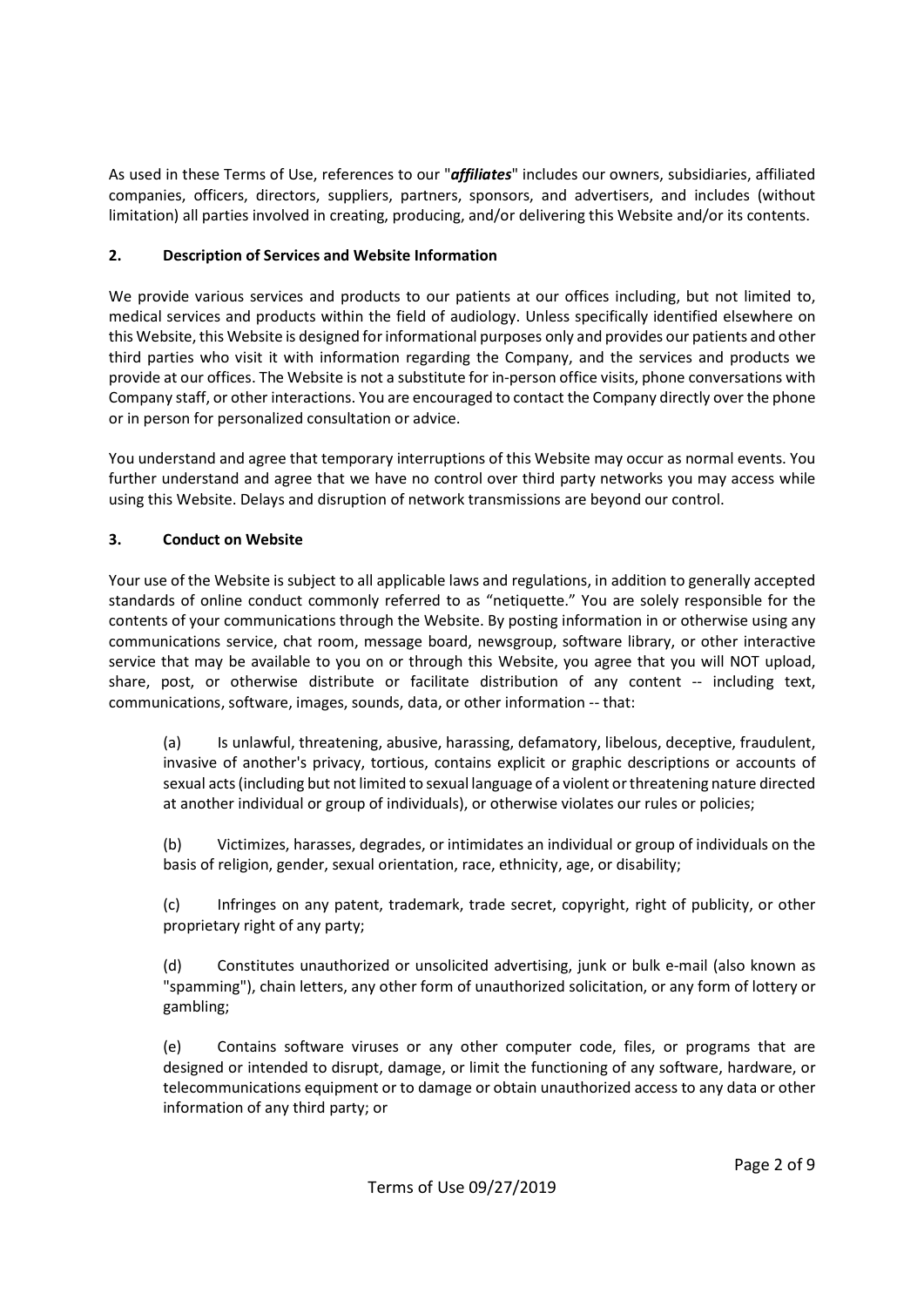(f) Impersonates any person or entity, including any of our employees or representatives.

We neither endorse nor assume any liability for the contents of any material uploaded or submitted by other third party users of the Website. We do not pre-screen, monitor, or edit the content posted by users of communications services, chat rooms, message boards, newsgroups, software libraries, or other interactive services, if any, that may be available on or through this Website. However, we and our agents have the right at their sole discretion to remove any content that, in our judgment, does not comply with these Terms of Use and any other rules of user conduct for our Website, or is otherwise harmful, objectionable, or inaccurate. We are not responsible for any failure or delay in removing such content. You hereby consent to such removal and waive any claim against us arising out of such removal of content. See "User's Materials" in Section 6 below for a description of the procedures to be followed in the event that any party believes that content posted on this Website infringes on any patent, trademark, trade secret, copyright, right of publicity, or other proprietary right of any party.

In addition, you may not use our Website or any account we may provide to you to breach security of another Website or account, or attempt to gain unauthorized access to another network or server. Not all areas of the Website may be available to you or others. You will not use your access to the Website to interfere with anyone else's use and enjoyment of the Website. Users who violate systems or network security may incur civil or criminal liability.

# 4. Third Party Sites and Information

This Website may link you to other sites on the Internet or otherwise include references to information, documents, software, materials and/or services provided by third parties. These sites may contain information or material that some people may find inappropriate or offensive. These other sites and parties are not under our control, and you acknowledge that we are not responsible for the accuracy, copyright compliance, legality, decency, or any other aspect of the content of such sites, nor are we responsible for errors or omissions in any references to other parties or their products and services. The inclusion of such a link or reference is provided merely as a convenience and does not imply endorsement of, or association with, the website or its authors by us, or any warranty of any kind, either express or implied.

## 5. Intellectual Property Information

For purposes of these Terms of Use, "content" is defined as any information, communications, software, photos, video, graphics, music, sounds, and other material and services that can be viewed by users on our Website. This includes, but is in no way limited to, message boards, chat, and other original content.

By accepting these Terms of Use, you acknowledge and agree that all content presented to you on this Website is protected by copyrights, trademarks, service marks, patents or other proprietary rights and laws, and is our sole property or, our affiliates, and/or other users of the Website. You are only permitted to use the content as expressly authorized by us or the lawful owner of such content. Except for a copy made as a part of viewing content on a computer or device, you may not copy, reproduce, modify, republish, upload, post, transmit, or distribute any documents or information from this Website in any form or by any means without prior written permission from us or the specific content provider, and you are solely responsible for obtaining permission before reusing any copyrighted material that is available on this Website. Any unauthorized use of the materials appearing on this Website may violate copyright, trademark and other applicable laws and could result in civil or criminal penalties.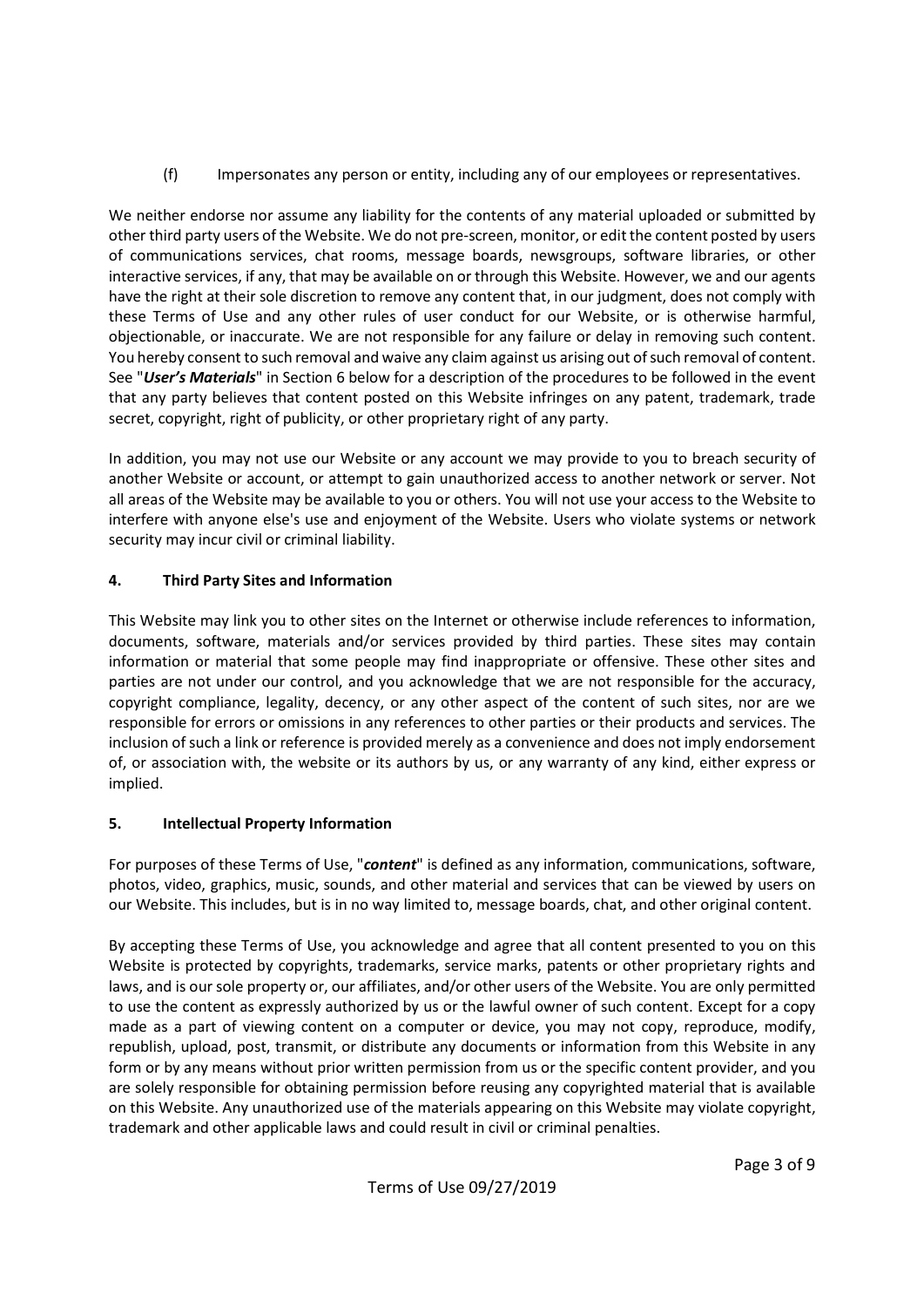Neither we, nor our affiliates, warrant or represent that your use of materials displayed on, or obtained through, this Website will not infringe the rights of third parties. See "User's Materials" below for a description of the procedures to be followed in the event that any party believes that content posted on this Website infringes on any patent, trademark, trade secret, copyright, right of publicity, or other proprietary right of any party.

The following are registered trademarks, trademarks, or service marks of Company or its affiliates: all custom graphics, icons, logos, and service names of the Company. All other trademarks or service marks are property of their respective owners. Nothing in these Terms of Use grants you any right to use any trademark, service mark, logo, and/or the name of the Company or its affiliates.

## 6. User's Materials

Subject to our Privacy Policy, any communication or material that you transmit to us through this Website, whether by form fill, electronic mail, or other means, for any reason, will be treated as non-confidential and non-proprietary. While you will retain all rights in such communications or material, you grant us and our affiliates a non-exclusive, paid-up, perpetual, and worldwide right to copy, distribute, display, perform, publish, translate, adapt, modify, and otherwise use such material for any purpose regardless of the form or medium (now known or not currently known) in which it is used.

Accordingly, you agree not to submit confidential or proprietary information to us through the Website unless you intend to waive and release all rights you may have to keep such information confidential and/or proprietary.

SPECIFICALLY, THE HEALTH INSURANCE PROTABILITY AND ACCOUNTABILITY ACT OF 1996 (HIPAA) PROVIDES SPECIFIC FEDERAL PROTECTIONS FOR CERTAIN HEALTH INFORMATION YOU PROVIDE FOR TREATMENT, OPERATION, OR PAYMENT, REFERRED TO AS PROTECTED HEALTH INFORMATION (PHI). WE DO NOT WANT YOU TO PROVIDE ANY PHI TO US THROUGH THIS WEBSITE AND THEREFORE REQUEST THAT YOU NOT PROVIDE ANY SUCH PHI TO US THROUGH THE WEBSITE, BUT INSTEAD CONTACT US BY PHONE OR IN PERSON IF YOU NEED TO COMMUNICATE SUCH INFORMATION TO US.

While we may provide a medium for you to submit content to us, your submission must comply with this Section as well as the conduct rules in Section 3 above, specifically including respecting third party intellectual property rights. Further, by submitting content and materials to us, you agree to release, waive, discharge, and covenant not to sue Company or its affiliates for any claim, demand, cause of action, or suit for infringement of any intellectual property rights you may assert you own regarding such submitted materials. If such materials were submitted by mistake or in error, you may contact us to request that we remove, delete, destroy, or return such information.

We respect the intellectual property of others and we ask you to do the same. If you or any user of this Website believes its copyright, trademark, or other property rights have been infringed by a posting on this Website, you or the user should send notification to our Designated Agent (as identified below) immediately. To be effective, the notification must include:

(a) A physical or electronic signature of a person authorized to act on behalf of the owner of an exclusive right that is allegedly infringed;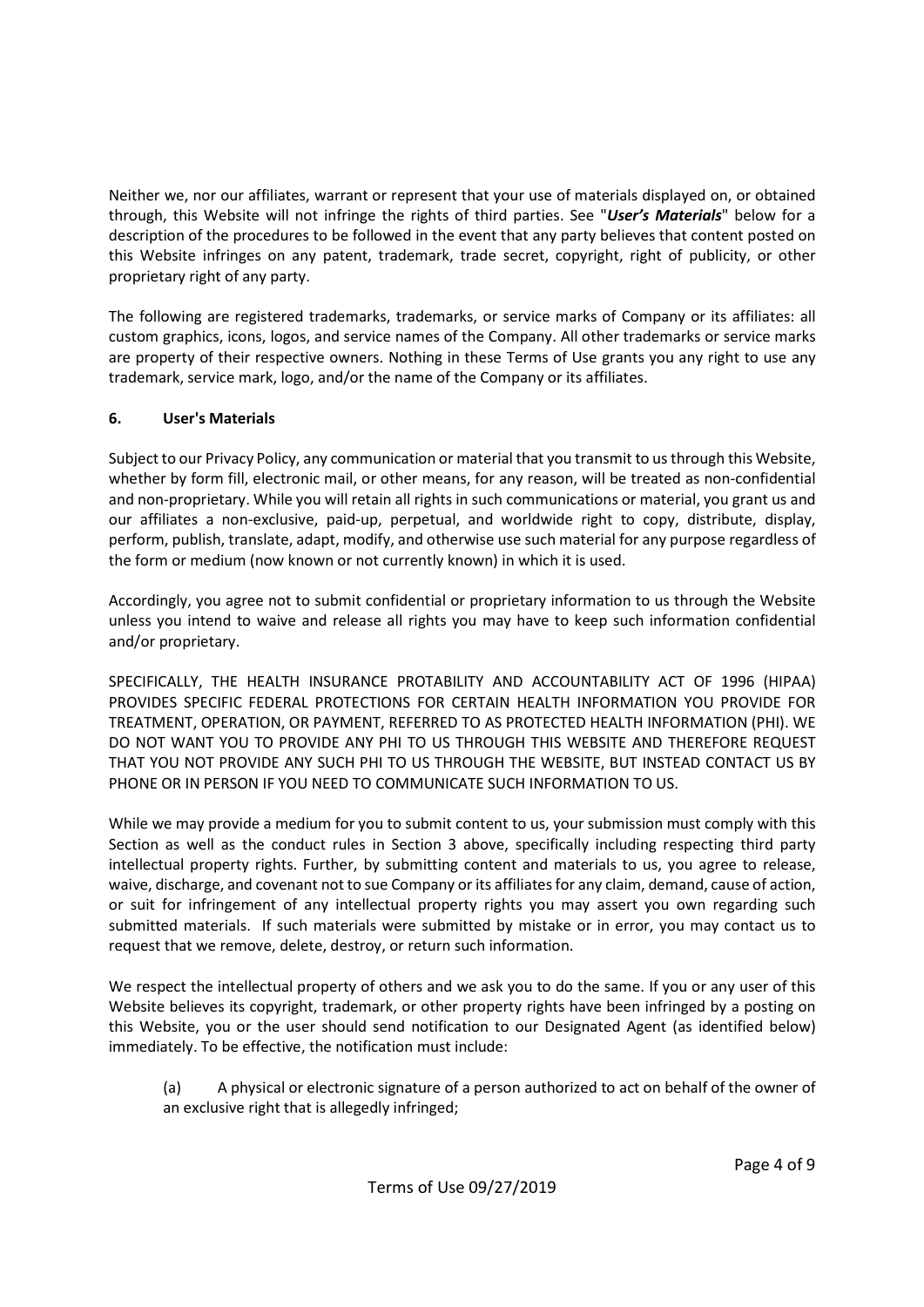(b) Identification of the copyrighted work claimed to have been infringed;

(c) Information reasonably sufficient to permit us to contact the complaining party, such as address, telephone number and, if available, an electronic mail address at which the complaining party may be contacted;

(d) Identification of the material that is claimed to be infringing, or to be subject to infringing activity, and that is to be removed and information reasonably sufficient to permit us to locate the materials;

(e) A statement that the complaining party has a good faith belief that use of the material in the manner complained of is not authorized by the copyright owner, agent, or the law; and

(f) A statement that the information in the notification is accurate and, under penalty of perjury, that the complaining party is authorized to act on behalf of the owner of an exclusive right that is allegedly being infringed.

Pursuant to the Digital Millennium Copyright Act, 17 U.S.C. Sec. 512(c), our Designated Agent for Notice of claims of copyright infringement can be reached as indicated below. We will work to terminate the access of repeat copyright infringers or of users about whom repeat claims of copyright infringement are received.

# Designated Agent for Claimed Infringement:

Orange and Gray Limited

Claim form: https://complaints.orange-gray.com

You acknowledge and agree that upon receipt of a notice of a claim of copyright infringement, we may immediately remove the identified materials from our Website without liability to you or any other party and that the claims of the complaining party and the party that originally posted the materials will be referred to the United States Copyright Office for adjudication as provided in the Digital Millennium Copyright Act.

## 7. Disclaimer of Warranties

ALL MATERIALS ON THIS WEBSITE ARE PROVIDED ON AN "AS IS" AND "AS AVAILABLE" BASIS WITHOUT WARRANTY OF ANY KIND, EITHER EXPRESS OR IMPLIED, INCLUDING, BUT NOT LIMITED TO, THE IMPLIED WARRANTIES OF MERCHANTABILITY OR FITNESS FOR A PARTICULAR PURPOSE, OR THE WARRANTY OF NON-INFRINGEMENT. WITHOUT LIMITING THE FOREGOING, WE MAKE NO WARRANTY THAT (a) THE WEBSITE MATERIALS WILL MEET YOUR REQUIREMENTS, (b) THE WEBSITE MATERIALS WILL BE UNINTERRUPTED, TIMELY, SECURE, OR ERROR-FREE, (c) THE RESULTS THAT MAY BE OBTAINED FROM THE USE OF THE WEBSITE WILL BE EFFECTIVE, ACCURATE OR RELIABLE, OR (d) THE QUALITY OF ANY PRODUCTS, SERVICES, OR INFORMATION PURCHASED OR OBTAINED BY YOU FROM THE WEBSITE, FROM US, OR OUR AFFILIATES, WILL MEET YOUR EXPECTATIONS OR BE FREE FROM MISTAKES, ERRORS, OR DEFECTS.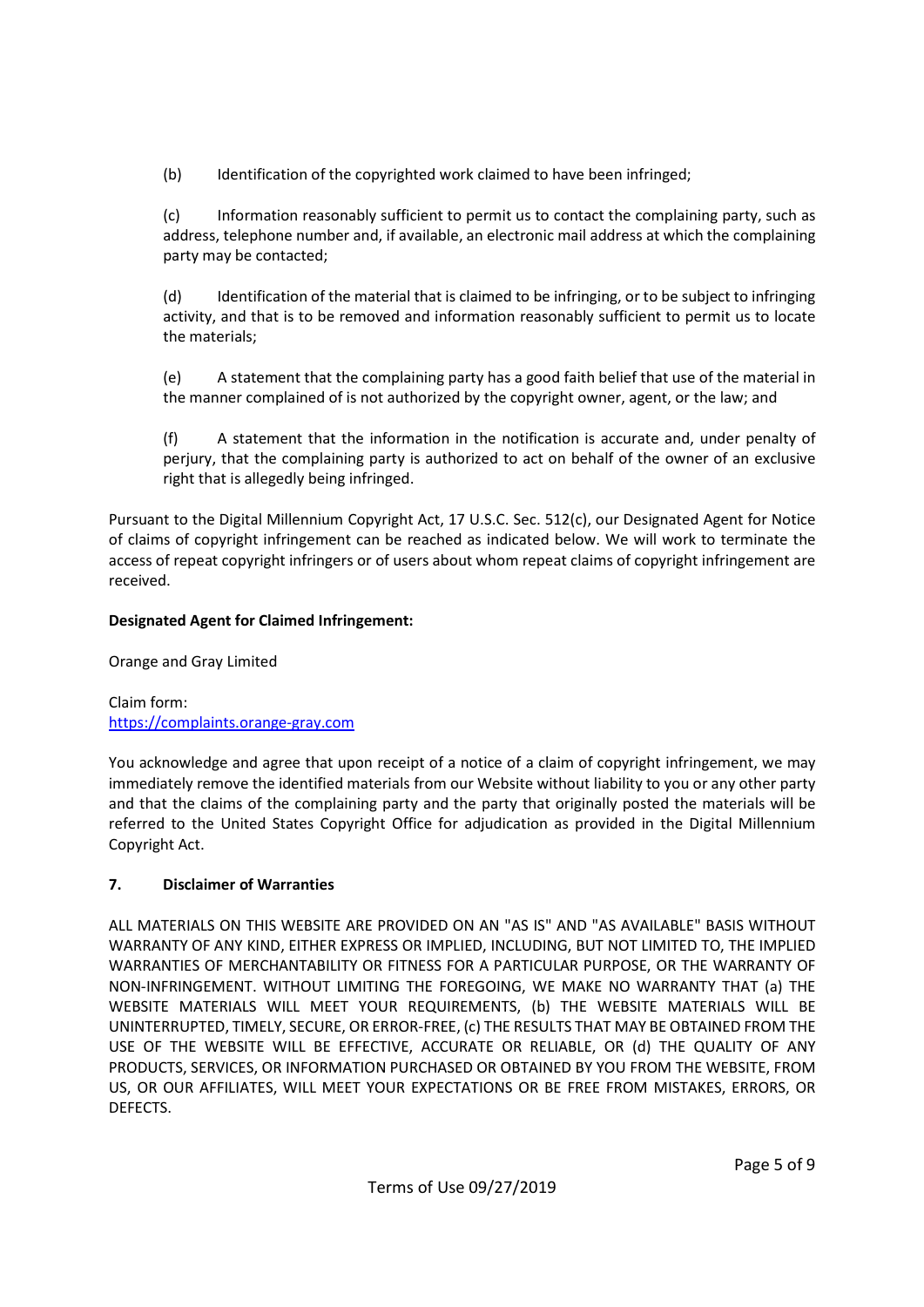THIS WEBSITE COULD INCLUDE TECHNICAL OR OTHER MISTAKES, INACCURACIES, OR TYPOGRAPHICAL ERRORS. WE MAY MAKE CHANGES TO THE MATERIALS AND SERVICES AT THIS WEBSITE, INCLUDING THE PRICES AND DESCRIPTIONS OF ANY PRODUCTS LISTED HEREIN, AT ANY TIME AND WITHOUT NOTICE. THE MATERIALS OR SERVICES AT THIS WEBSITE MAY BE OUT OF DATE AND WE MAKE NO COMMITMENT TO UPDATE SUCH MATERIALS OR SERVICES.

THE USE OF THE SERVICES OR THE DOWNLOADING OR OTHER ACQUISITION OF ANY MATERIALS THROUGH THIS WEBSITE IS DONE AT YOUR OWN DISCRETION AND RISK AND WITH YOUR AGREEMENT THAT YOU WILL BE SOLELY RESPONSIBLE FOR ANY DAMAGE TO YOUR COMPUTER SYSTEM OR LOSS OF DATA THAT RESULTS FROM SUCH ACTIVITIES.

Content available through this Website may represent the opinions and judgments of an information provider, Website user, or other person or entity not connected with Company. We do not endorse, nor are we responsible for the accuracy or reliability of, any opinion, advice, or statement made by anyone other than an authorized Company spokesperson speaking in his/her official capacity.

In addition, the materials on this Website may include sample or form agreements, letters or other documents, including financially or legally significant documents such as contracts and other items ("Forms"). These Forms are provided solely as examples of typical documents of their kind, and the delivery and use of Forms does not constitute medical, legal, accounting, or other professional advice. Under no circumstances will Company or its affiliates be liable for any loss or damages caused by your reliance on information or advice obtained through this Website, including your use of any of the Forms. It is your responsibility to evaluate the accuracy, completeness, or usefulness of any information, opinions, advice, Forms, or other content available on or through this Website. In particular, you are urged to consult an appropriate professional licensed in your jurisdiction before using any Forms or otherwise relying on any legal, accounting, or other professional advice or information obtained on or through this Website.

SOME STATES OR JURISDICTIONS DO NOT ALLOW THE EXCLUSION OF CERTAIN WARRANTIES; CONSEQUENTLY, SOME OF THE ABOVE LIMITATIONS MAY NOT APPLY TO YOU.

## 8. Limitation of Liability

Your exclusive remedy and our entire liability for any claims arising out of these Terms of Use and your use of this Website shall be limited to the actual amount you paid us, if any, for the access to products and/or services on the Website during the one (1) year period before the act giving rise to the liability.

IN NO EVENT SHALL WE OR OUR AFFILIATES BE LIABLE TO YOU OR ANY THIRD PARTY FOR ANY SPECIAL, PUNITIVE, INCIDENTAL, INDIRECT OR CONSEQUENTIAL DAMAGES OF ANY KIND, OR ANY DAMAGES WHATSOEVER, INCLUDING, WITHOUT LIMITATION, THOSE RESULTING FROM LOSS OF USE, DATA OR PROFITS, WHETHER OR NOT WE HAVE BEEN ADVISED OF THE POSSIBILITY OF SUCH DAMAGES, AND ON ANY THEORY OF LIABILITY, ARISING OUT OF OR IN CONNECTION WITH THE USE OF THIS WEBSITE OR OF ANY WEBSITE REFERENCED OR LINKED TO FROM THIS WEBSITE.

YOU KNOWINGLY AND VOLUNTARILY ASSUME ALL RISKS, BOTH KNOWN AND UNKNOWN, RELATED TO USING OUR WEBSITE. YOU, ON BEHALF OF YOURSELF, YOUR PERSONAL REPRESENTATIVE(S), HEIR(S), EXECUTOR(S), ADMINISTRATOR(S), AGENT(S), AND ASSIGN(S), HEREBY RELEASE, WAIVE, DISCHARGE, AND COVENANT NOT TO SUE COMPANY OR ITS AFFILIATES, FOR ANY AND ALL LIABILITY, INCLUDING ANY AND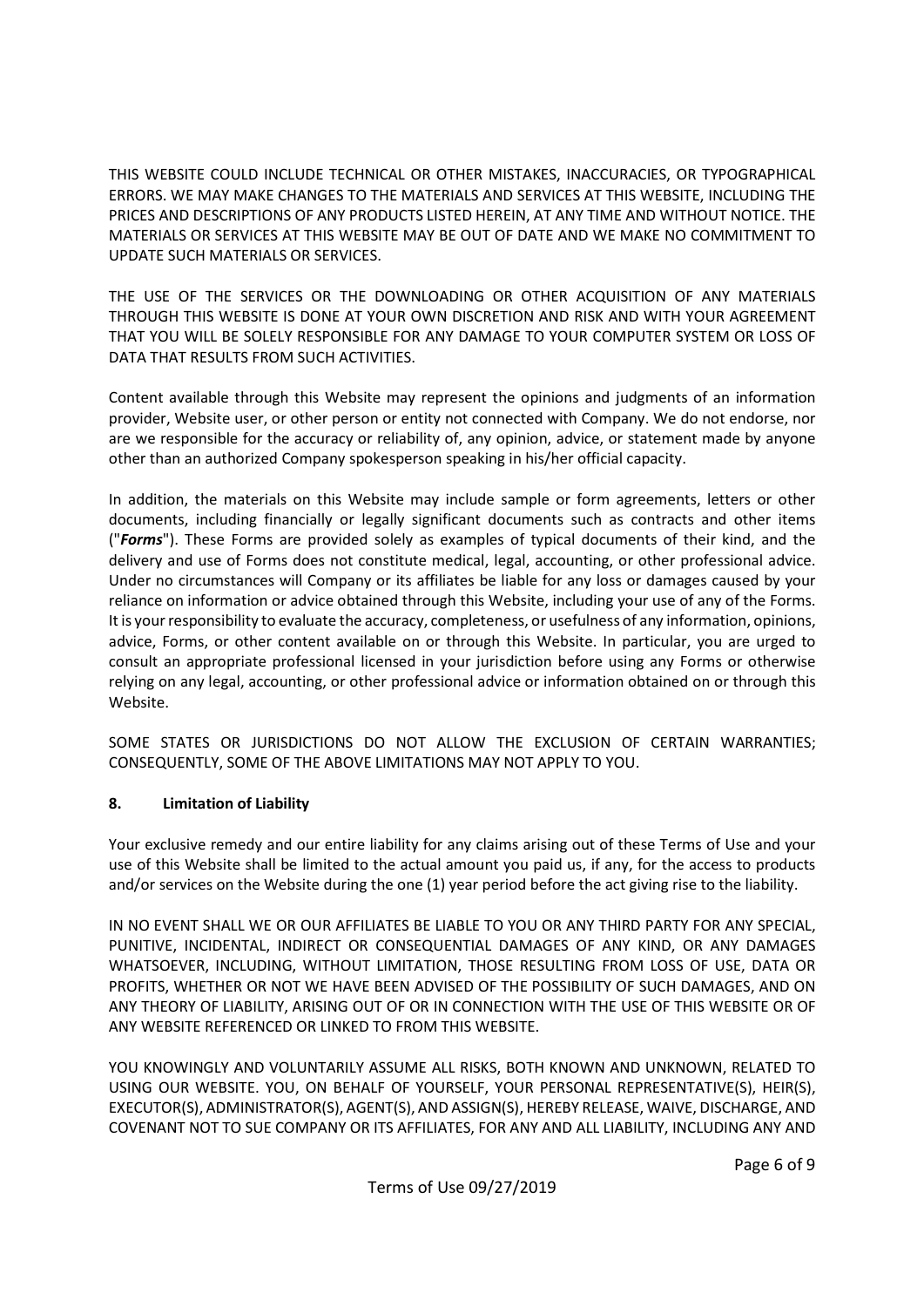ALL CLAIMS, DEMANDS, CAUSES OF ACTION (KNOWN OR UNKNOWN), SUITS, OR JUDGMENTS OF ANY AND EVERY KIND, INCLUDING ATTORNEYS FEES, ARISING FROM ANY PERSONAL INJURY, DAMAGE, OR DEATH THAT YOU MAY SUFFER AS A RESULT OF YOUR USE OF OUR PRODUCTS AND PARTICIPATION IN OUR SERVICES.

SOME JURISDICTIONS PROHIBIT THE EXCLUSION OR LIMITATION OF LIABILITY FOR CONSEQUENTIAL OR INCIDENTAL DAMAGES; CONSEQUENTLY, THE ABOVE LIMITATIONS MAY NOT APPLY TO YOU.

## 9. Indemnification

Upon a request by us, you agree to defend, indemnify, and hold us and our affiliates harmless from all liabilities, claims, and expenses, including attorney's fees, that arise from your use or misuse of our products, services, or this Website. We reserve the right, at our own expense, to assume the exclusive defense and control of any matter otherwise subject to indemnification by you, in which event you will cooperate with us in asserting any available defenses.

### 10. Participation in Promotions

From time to time, this Website may include advertisements offered by third parties. You may enter into correspondence with, or participate in promotions of, the advertisers showing their products on this Website. Any such correspondence or promotions, including the delivery of and the payment for goods and services, and any other terms, conditions, warranties, or representations associated with such correspondence or promotions, are solely between you and the advertiser. We assume no liability, obligation, or responsibility for any part of any such correspondence or promotion.

#### 11. International Use

Although this Website may be accessible worldwide, we make no representation that materials on this Website are appropriate or available for use in locations outside the United States and accessing the Website from territories where the contents of the Website are considered to be illegal is prohibited. Those who choose to access this Website from other locations do so on their own initiative and are responsible for compliance with local laws. Any offer for any product, service, and/or information made in connection with this Website is void where prohibited.

#### 12. Termination of Use

You agree that we may, in our sole discretion, terminate access to all or part of the Website, with or without notice, and for any reason, including, without limitation, breach of these Terms of Use. Any suspected fraudulent, abusive, or illegal activity may be grounds for terminating your access and may be referred to appropriate law enforcement authorities.

Upon termination or suspension, regardless of the reasons therefor, your right to use the services or access this Website immediately ceases, and you acknowledge and agree that we may immediately deactivate or delete any account you may have with us and all related information and files in your account and/or bar any further access to such files or this Website. We shall not be liable to you or any third party for any claims or damages arising out of any termination or suspension or any other actions taken by us in connection therewith. Sections 1, 3-9, 12-14 and 16-18 of these Terms of Use, as well as your liability for any unpaid fees, shall survive any termination.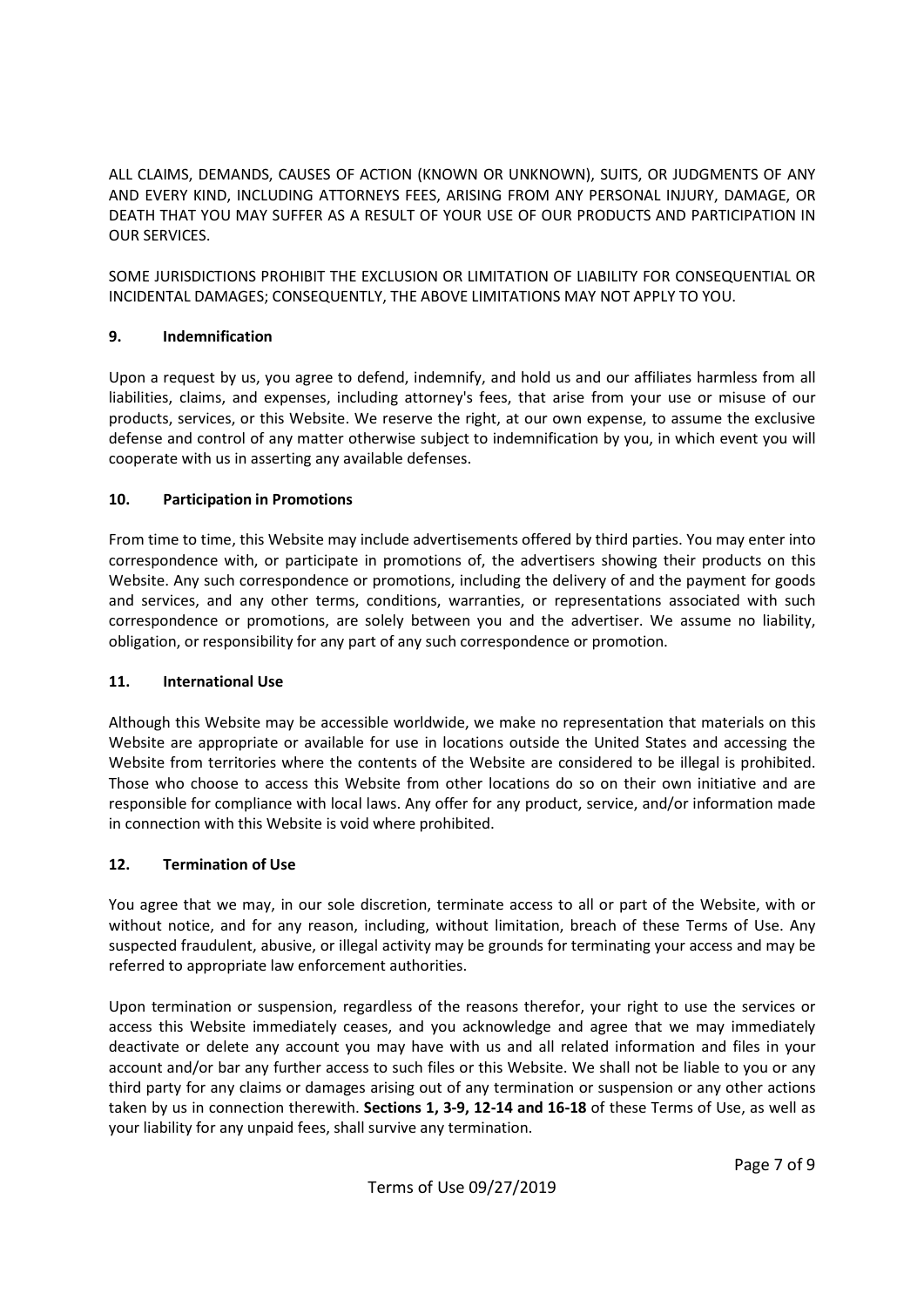## 13. Disputes

Except for disputes related to copyright, trademark, trade name, logos, or other intellectual property, you and we agree to waive any right to resolve any dispute in a court of law or equity. Instead, any dispute you may have with Company will be decided by binding arbitration. Arbitration is less formal than a lawsuit in court. Arbitration uses a neutral arbitrator rather than a judge or jury, allows for more limited discovery, and is subject to very narrow review by courts. These Terms of Use will be governed, construed, and enforced, both substantively and procedurally by the Federal Arbitration Act 9 U.S.C. §1 et seq. Any arbitration will be held in front of one arbitrator in the county and state in which the Company operates and conducts business.

In any action to enforce these Terms of Use, the prevailing party will be entitled to costs and attorneys' fees. Any cause of action brought by you against us or our affiliates must be instituted with one (1) year after the cause of action arises or it will be deemed forever waived and barred.

### 14. Notices

All notices to a party shall be in writing and shall be made either via e-mail or conventional mail. Notices to us must be sent to the attention of Customer Service at the mail or email address shown on the Contact Us page of this Website. Notices to you may be sent either to the e-mail address supplied for your account or to the address supplied by you as part of your Registration Data. In addition, we may broadcast notices or messages through the Website to inform you of changes to the Website or other matters of importance. Such broadcasts shall constitute notice to you.

Any notices or communication under these Terms of Use will be deemed delivered to the party receiving such communication (a) on the delivery date if delivered personally to the party; (b) two business days after deposit with a commercial overnight carrier, with written verification of receipt; (c) five business days after the mailing date, if sent by US mail, return receipt requested; (d) on the delivery date if transmitted by confirmed facsimile; or (e) on the delivery date if transmitted by confirmed e-mail.

## 15. Other Terms

The Website may include particular services or products such as blogs, bulletin boards, user portals, payment portals, or other systems, which may be subject to any additional or more specific terms, conditions, guidelines, or rules applicable to such particular services. While these Terms of Use will remain generally applicable across the Website, any specific terms for such services on the Website will supersede these Terms of Use to the extent these Terms of Use conflict with, or do not address the topics in the specific terms applicable to the services at issue. Any services such as products or services, particularly those provided by third parties through this Website, will be subject to their respective Terms and Policies.

#### 16. Entire Agreement

These Terms of Use and Privacy Policy constitute the entire agreement and understanding between us concerning the use of this Website and supersedes all prior agreements and understandings of the parties with respect thereto.